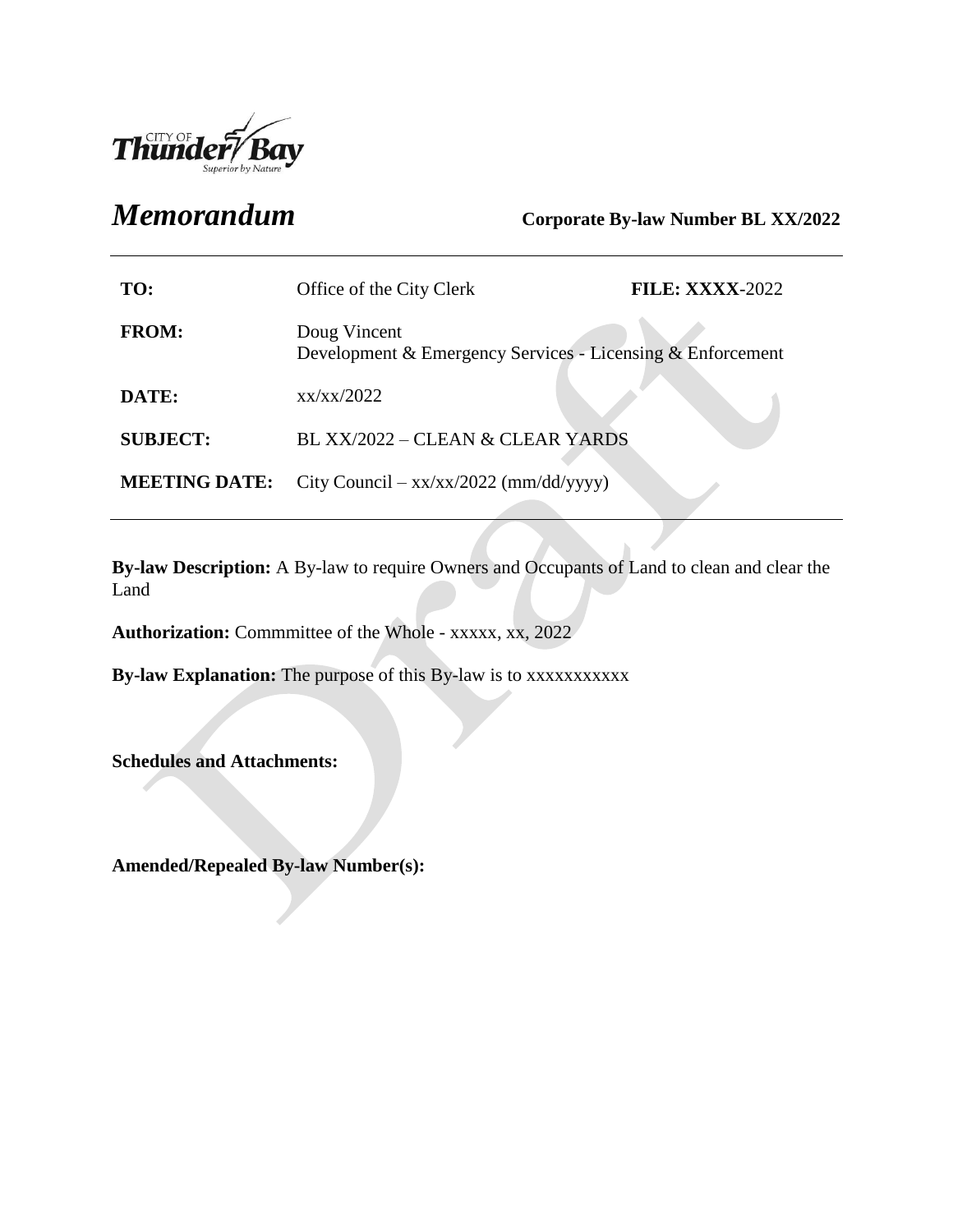

# THE CORPORATION OF THE CITY OF THUNDER BAY BY-LAW NUMBER **BL XXX**/2022

A By-law authorizing the City of Thunder Bay to require Owners and Occupants of Land to clean and clear the Land, and to provide authority to authorize work to be undertaken by the City on the Land in certain circumstances.

**WHEREAS,** Section 10 (1) of the *Municipal Act,* 2001, S.O. 2001, c.25, as amended, provides that a municipality may pass by-laws respecting the health, safety and well-being of persons;

**AND WHEREAS,** Section 127 of the *Municipal Act,* 2001, S.O. 2001, c.25, as amended, provides that a municipality may require the owner or occupant of property to clean and clear the property, not including buildings, or to clear refuse or debris from the property, not including buildings;

**AND WHEREAS,** Section 128 of the *Municipal Act,* 2001, S.O. 2001, c.25, as amended, provides that a municipality may prohibit and regulate with respect to public nuisances, including matters that, in the opinion of council, are or could become or cause public nuisances;

**AND WHEREAS,** Section 131 of the *Municipal Act,* 2001, S.O. 2001, c.25, as amended, provides that a local municipality may prohibit and regulate the use of any property for the storage of used motor vehicles for the purpose of wrecking or dismantling them or salvaging parts from them for sale or other disposition;

**AND WHEREAS,** Section 446 of the *Municipal Act,* 2001, S.O. 2001, c.25, as amended, provides that, where a municipality has the authority to direct or require a person to do a matter or thing, the municipality may also provide that, in default of it being done by the person directed or required to do it, the matter or thing shall be done at the person's expense;

# **NOW, THEREFORE, THE COUNCIL OF THE CORPORATION OF THE CITY OF THUNDER BAY ENACTS AS FOLLOWS:**

# **1. SHORT TITLE**

That this By-law may be cited as the "Clean & Clear Yards By-law".

# **2. SCOPE OF THIS BY-LAW**

That this By-law shall apply to all land within the geographic boundaries of the Corporation of the City of Thunder Bay, including residential, non-residential and vacant land, except those lands owned or controlled by the City that are not otherwise then leased or under control of another person(s) or party.

# **3. DEFINITIONS**

In this By-law,

- a) "City" means the Corporation of the City of Thunder Bay;
- b) "hazard" A hazard is a source or a situation with the potential for harm in terms of human injury or ill-health, damage to property, damage to the environment, risk of fire or a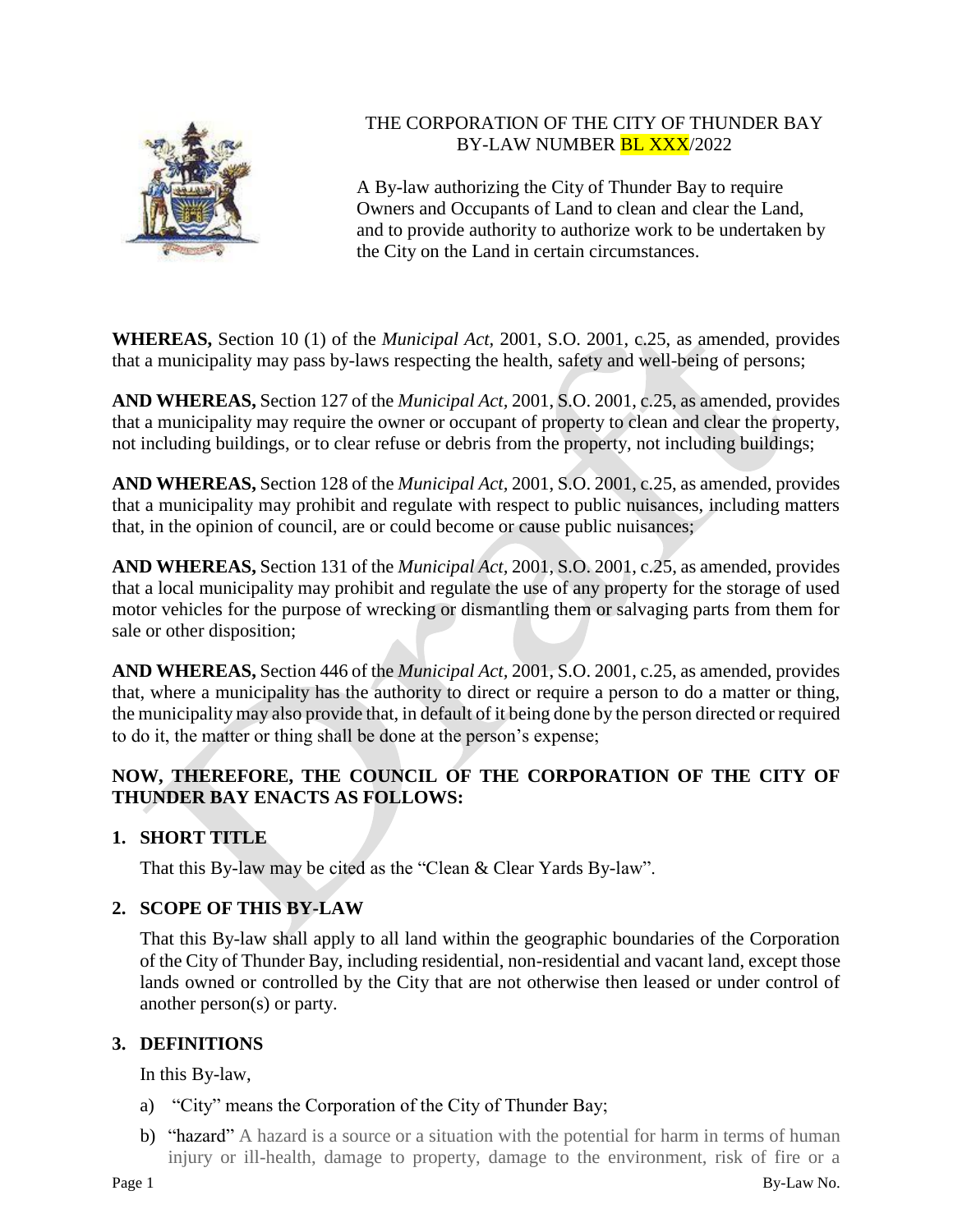combination of these and includes unsafe containers with a closing or locking mechanism such that something or someone inside could be trapped and unable to be released without external assistance.

- c) "Highway" includes a common and public highway, street, avenue, parkway, driveway, square, place, bridge, viaduct or trestle under the jurisdiction of the City, any part of which is intended for or used by the general public for the passage of vehicles and includes the area between the lateral property lines thereof;
- d) "Inoperative vehicle" means any vehicle, vessel, trailer or camping trailer which, that appears by reason of its appearance, mechanical, functional or structural condition not to be operative and can include those vehicles that require a valid license plate be displayed to operate on a highway, pursuant to the provisions of the Highway Traffic Act and amendments thereto, regardless, whether it is required at the time of inspection, and includes all vehicles or vessels that are wrecked, discarded, dismantled or abandoned, or a vehicle/vessel which has had part or all of its superstructure or motor power removed;
- e) "Land" includes a yard or vacant lot;
- f) "Motor vehicle" includes an automobile, motorcycle, snowmobile, and any other vehicle or equipment propelled or driven otherwise than by muscular power;
- g) "Municipal Act 2001" means the Municipal Act, 2001 S.O. 2001, c25, as amended.
- h) "Manager" means the Manager of Licensing and Enforcement, includes designated persons.
- i) "Natural Garden Area" means a yard, or any portion thereof, containing vegetative growth deliberately implemented to produce ground cover, including one or more species of wildflowers, shrubs, perennials, grasses or combinations of them, whether native or non-native consistent with a managed and natural landscape, other than Turfgrass;
- j) "Nuisance Litter" means any condition, including waste material that is found or stored upon lands, that is likely to create an immediate hazard or nuisance to other persons or lands by entrapment, odour or by attracting animal/vermin; including natural or intentional accumulations of fruit, vegetables and other discarded materials, including compost, not kept in accordance with this by-law, or other waste materials that migrate from the owners' lands onto other surrounding lands including public lands, by any reason including wind or other environmental factors;
- k) "Officer" means a Municipal Law Enforcement Officer for the City or a police officer;
- l) "Owner" means any person, firm, or corporation having control over all or any portion of the property under consideration and includes the persons present at the property;
- m) "Public land" means any land under the ownership, management or jurisdiction of the City or a provincial or federal government authority;
- n) "Turfgrass" means ground cover of various perennial grasses grown for lawns, of a type that forms a dense, uniform turf if mown
- o) "Vacant land" means a lot that does not have a structure situated on it and/or does not contain an established principal use;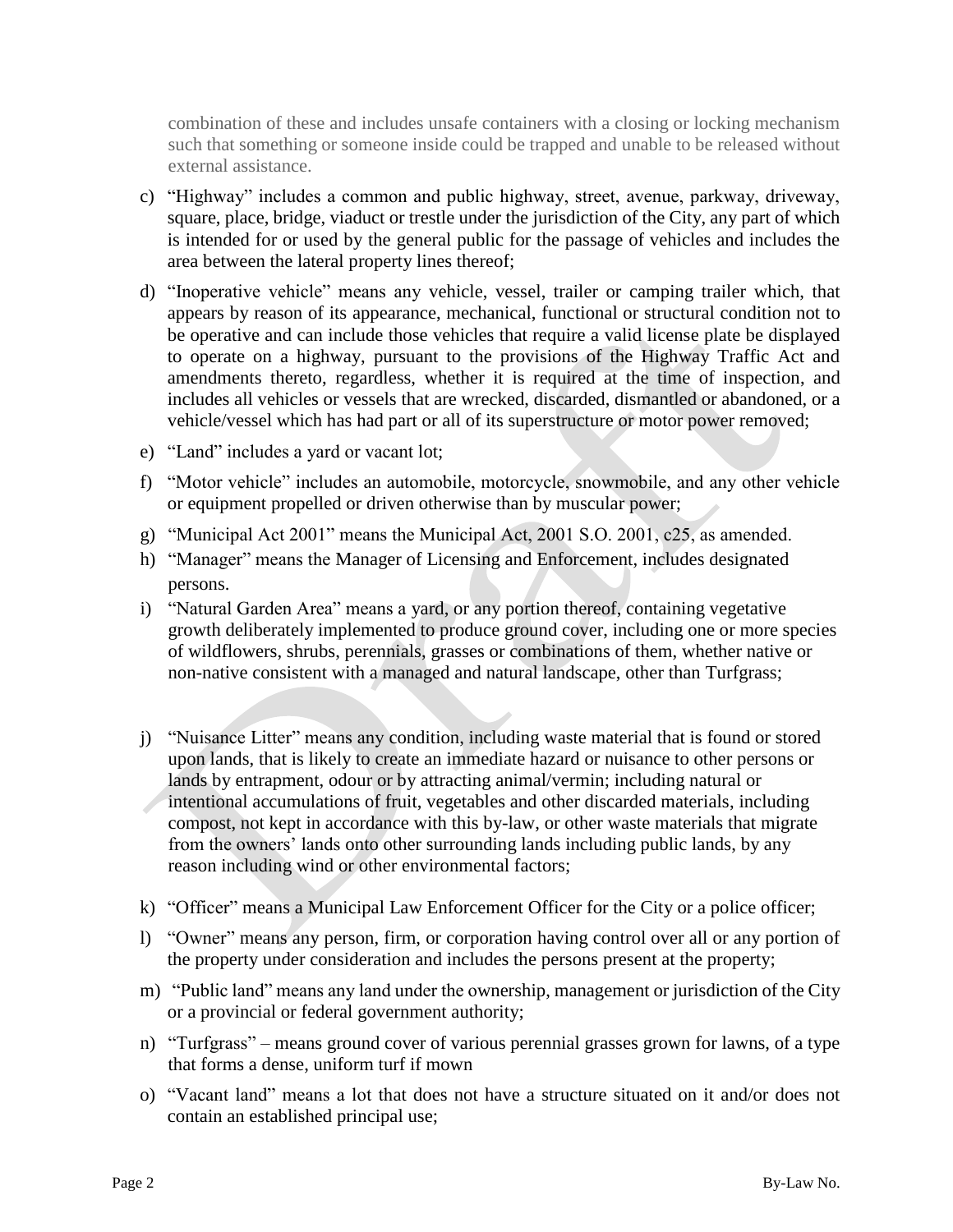- p) "Waste material" includes refuse, garbage, debris, litter, domestic waste, industrial waste of any kind whatsoever and, without limiting the generality of the foregoing, includes:
	- (i) weighty or bulky items such as appliances or furniture;
	- (ii) vehicles, vessels, other motor-powered equipment and any parts thereof which, in its present state, appears discarded, inoperative, wrecked, partially or wholly dismantled, or not immediately available for the use it was originally manufactured for;
	- (iii) broken concrete, patio stones, bricks or pallets;
	- (iv) unused building material or material resulting from construction or demolition;
	- (v) yard waste, brush, fallen trees or tree limbs and branches except where integrated into a planned Naturalized Garden Area that does not otherwise create a nuisance litter or other hazard condition;
	- (vi) animal and human feces;
	- (vii) unused tire or accumulations of unused tires;
	- (viii) unused or derelict lawnmowers, lawn tractors or similar mechanical devices and mechanical or electrical parts
	- (ix) any discarded item that is not specifically designed for outdoor use or storage.
- q) "Yard" means any open space on the same lot with a main building or structure, unoccupied and unobstructed from the ground to the sky.

#### **4. MAINTENANCE OF LAND**

- 4.1 Every owner of land shall keep the land clean and cleared of waste material at all time.
- 4.2 Subsection 4.1 does not apply to lands where construction or demolition work is actively proceeding under a building permit issued by the City and the waste materials are a direct result of those approved works, provided the waste material is contained to those portions of land reasonably necessary to support the active work currently being undertaken.
- 4.3 No person or Owner shall place or store, or permit to be placed or stored, any objects or material of any kind whatsoever, on vacant land within areas of the City that are zoned for residential purposes, except where expressly permitted, pursuant to City's applicable Zoning By-law and in accordance with any other applicable legislation.
- 4.4 Outdoor storage, when authorized by subsection 4.3 above, shall only be permitted in twenty-five (25%) of the rear-yard and/or side-yard(s) and must be neatly arranged or stored and in a manner that contains litter, does not attract vermin and is not degraded by exposure to the elements that could affect future use of the stored item, for its' original purpose.
- 4.5 No Owner shall fail to keep land clean and clear of waste material or store items contrary to this by-law.
- 4.6 No Owner shall cause or permit any nuisance litter to arise from the use of land.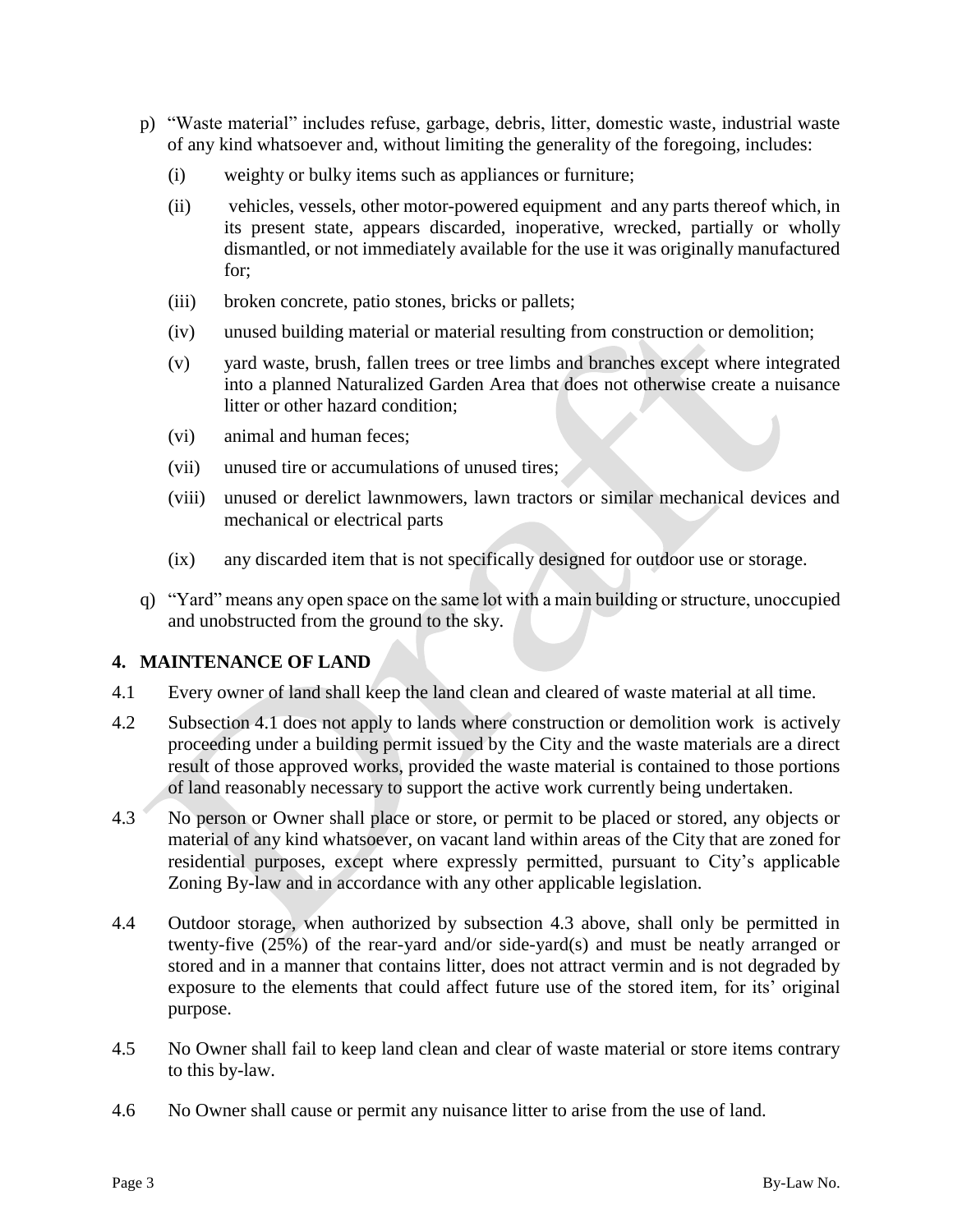4.7 Notwithstanding subsection 4.3 and 4.4 above, composting may occur when it is neatly contained in a purpose built or manufactured container and screened from view of adjoining lands, does not create offensive odours, attract vermin or other animals.

#### **5. LITTERING AND DUMPING**

- 5.1 No person shall throw, place, deposit or dump or permit or cause to be permitted, the throwing, placing, depositing or dumping of waste material on private land or public land.
- 5.2 Notwithstanding the above, nothing in this by-law shall be deemed to interfere with the filling or raising of land with earth or rock fill or with the disposal of waste on any lands which have been designated for that purpose by By-law of the City, and in compliance with any other applicable legislation.

#### **6. MAXIMUM GROWTH**

- 6.1 No Owner shall permit the growth of Turfgrass on private land to exceed twenty (20) centimeters in height and shall cut the Turfgrass on their land whenever the growth of Turfgrass exceeds 20 centimeters in height or length.
- 6.2 Subsection 6.1 of this by-law does not apply to Land exceeding two and three-sevenths  $(2.43 \text{ hectares})$  or six  $(6a)$  acres in size..

#### **7. MAINTENANCE OF VEGETATIVE GROWTH**

**7.1** The Owner of private land shall maintain all vegetative growth on their land according to the following requirements:

> a) Private land shall be kept free of any prohibited local plant listed in Schedule  $A$ :

b) Vegetative growth on private land shall not obstruct sidewalks or roadways;

c) Vegetative growth on private land shall not restrict driver and pedestrian sight lines at intersections, driveways, sidewalks, walkways, or visibility to all traffic control devices; and

d) Vegetative growth, which is not cultivated and maintained as part of a natural garden area, shall be controlled so as to prevent a nuisance or hazard to develop or be created;

e) Any other conditions respecting health and safety as the Manager considers advisable.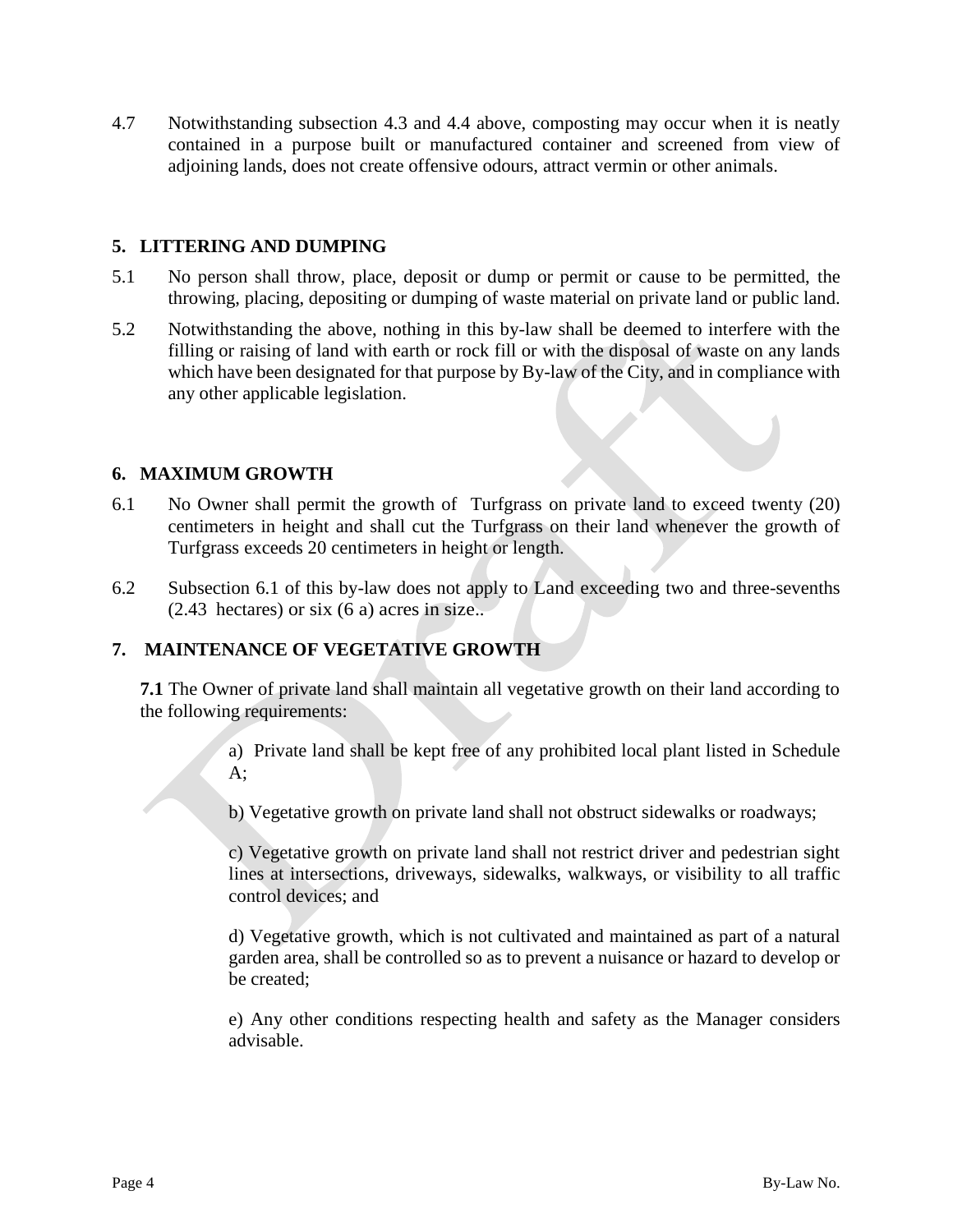### **8. INOPERATIVE MOTOR VEHICLE STORAGE/END DATE JULY 1, 2025**

- 8.1 No person or Owner shall permit the outdoor storage of more than one (1) inoperative motor vehicle on private land that is zoned and used for residential purposes.
- 8.2 It is a condition of storage of an inoperative vehicle permitted in subsection 8.1, that it be fully and completely covered with a weather-resistant canvas or similar opaque cover, specifically designed for vehicles or vessels, and that the cover is maintained from deterioration and secured from flapping in a windy environment, that creates a noise nuisance.
- 8.3 Notwithstanding the above, subsection 8.1 shall not apply to the storage of motor vehicles and parts which are reasonably necessary for the conduct of a bona fide business, lawfully conducted on the property.
- 8.4 Notwithstanding the above, subsection 8.2 and the requirements to completely cover an inoperative vehicle or vessel with a cover that is "specifically designed for vehicles or vessels", such requirement for a specifically designed cover, shall come into effect at a date one year after the date of passing of this by-law.
- 8.5 Notwithstanding subsection 8.1 above, no Owner shall permit the outdoor storage of any inoperative vehicle on any private land that is zoned for residential purposes, after July 1, 2025, except under the authority of a short-term storage permit that will be enabled at that time.

#### **9. GRADING AND FILLING OF LAND, HAZARDS**

- 9.1 All lands shall be graded, filled up or otherwise drained so as to prevent recurrent pooling of storm water.
- 9.2 No Owner shall permit or allow any holes, pits, excavations, or trenches constituting a health, fire or safety hazard upon such land.
- 9.3 Every Owner of property shall prevent, correct, or remedy any conditions found thereon that could reasonably create a health, safety, or fire hazard to any persons who may enter that land or any users of adjacent City lands or highways.
- 9.4 Notwithstanding the above subsection 9.1, this requirement does not relieve the owner from first obtaining any other regulatory approvals or complying with any other government legislation, in fulfilling the section's requirements.

#### **10. WORK ORDER**

- 10.1 Where the officer has reasonable grounds to believe that a contravention of this by-law has occurred, the officer may make an order requiring the person who contravened this by-law to do work to correct the contravention.
- 10.2 An order under subsection 10.1 of this by-law shall set out:
	- a) reasonable particulars of the contravention adequate to identify the contravention and the location of the land on which the contravention occurred; and,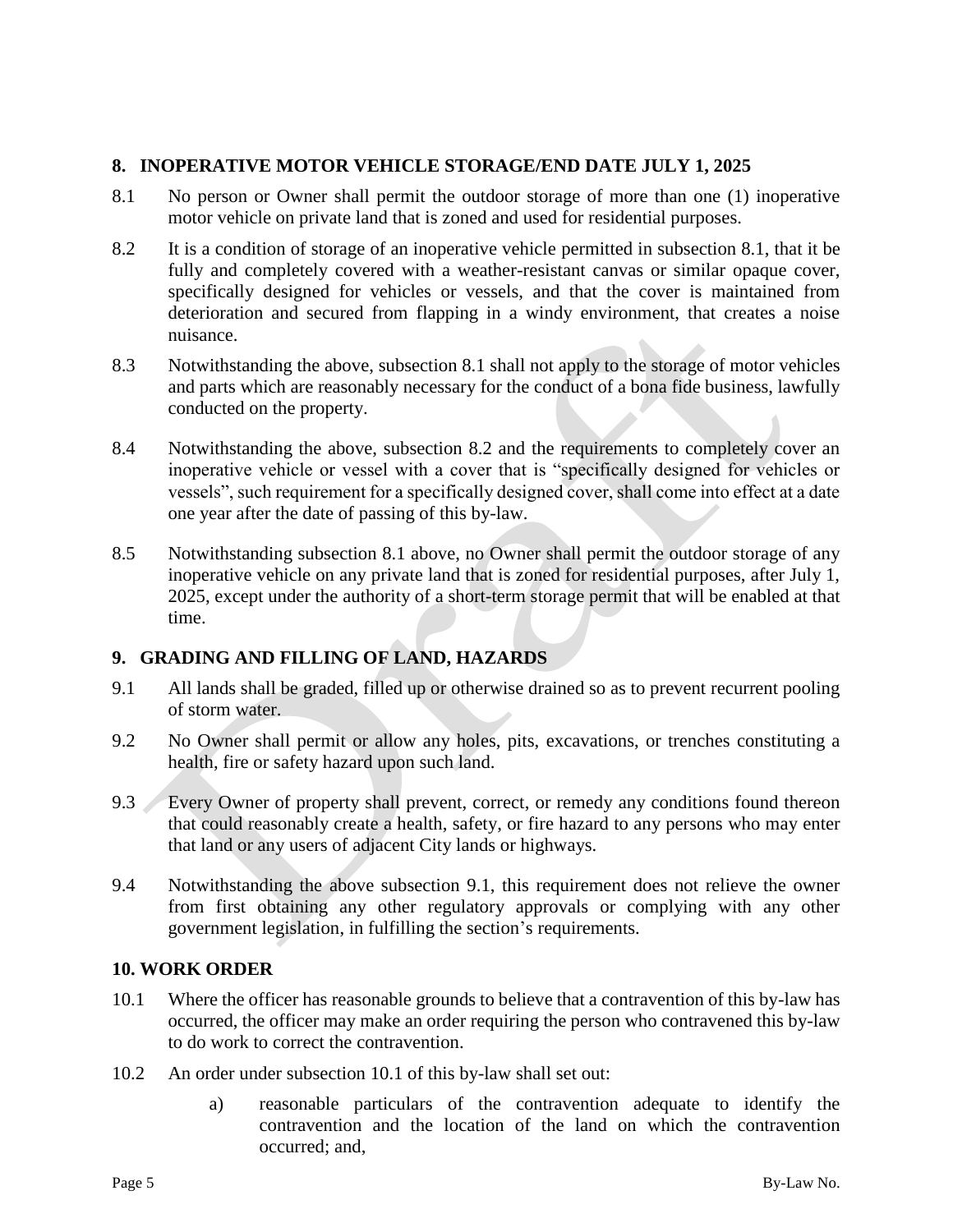- b) the work or remedial action required to be done and the date by which the work or remedial action must be done.
- 10.3 An order under subsection 10.1 of this by-law may require work or remedial action to be done even though the facts which constitute the contravention of this by-law were present before this by-law came into force.
- 10.4 Any person who fails to comply with an order issued under subsection 10.1 of this by-law, is guilty of an offence.

### **11. STOP WORK ORDER**

- 11.1 Where the officer has reasonable grounds to believe that a contravention of this by-law has occurred, the officer may make an order requiring the person who contravened this by-law to do work to discontinue the contravening activity.
- 11.2 An order under subsection 11.1 of this by-law shall set out:
	- c) reasonable particulars of the contravention adequate to identify the contravention and the location of the land on which the contravention occurred; and,
	- d) the date by which there must be compliance with the order.
- 11.3 Any person who fails to comply with a stop work order issued under subsection 11.1 of this by-law, is guilty of an offence.

#### **12. SERVICE OF ORDER**

- 12.1 An order may be delivered in person to an Owner, at the address of lands that are subject of the order or left with an inmate therein that is over that apparent age of eighteen years, or
- 12.2 An order may be sent via e-mail or text to an e-mail address or phone number, that has been supplied for a communication purpose and will be deemed served, only when such email or text is acknowledged as being received and is not an auto-reply, or
- 12.3 An order may be sent via registered mail to the last known address supplied to the corporation's tax office and shall be deemed to be delivered on the fifth  $(5<sup>th</sup>)$  day after the date mailed, or
- 12.4 An order may be posted in a conspicuous place on the property or placed in any open mail receptacle in proximity to the main entrance and shall be deemed to be delivered on the seventh  $(7<sup>th</sup>)$  day after being affixed/deposited.
- 12.5 It is an offence for any person other than the Owner to remove, tear down, or interfere with any Notice or Order posted on the property.

# **13. WHERE ORDER TO FOLLOW COMPLIANCE ACTION**

13.1 Where the condition of Land is such that it does, or is likely to, constitute a safety hazard to the public and/or a health hazard from nuisance litter or waste materials, the Officer may institute remedial actions, without first giving an order, and may pursue cost recovery in the same manner as if an order been issued in advance and not complied with.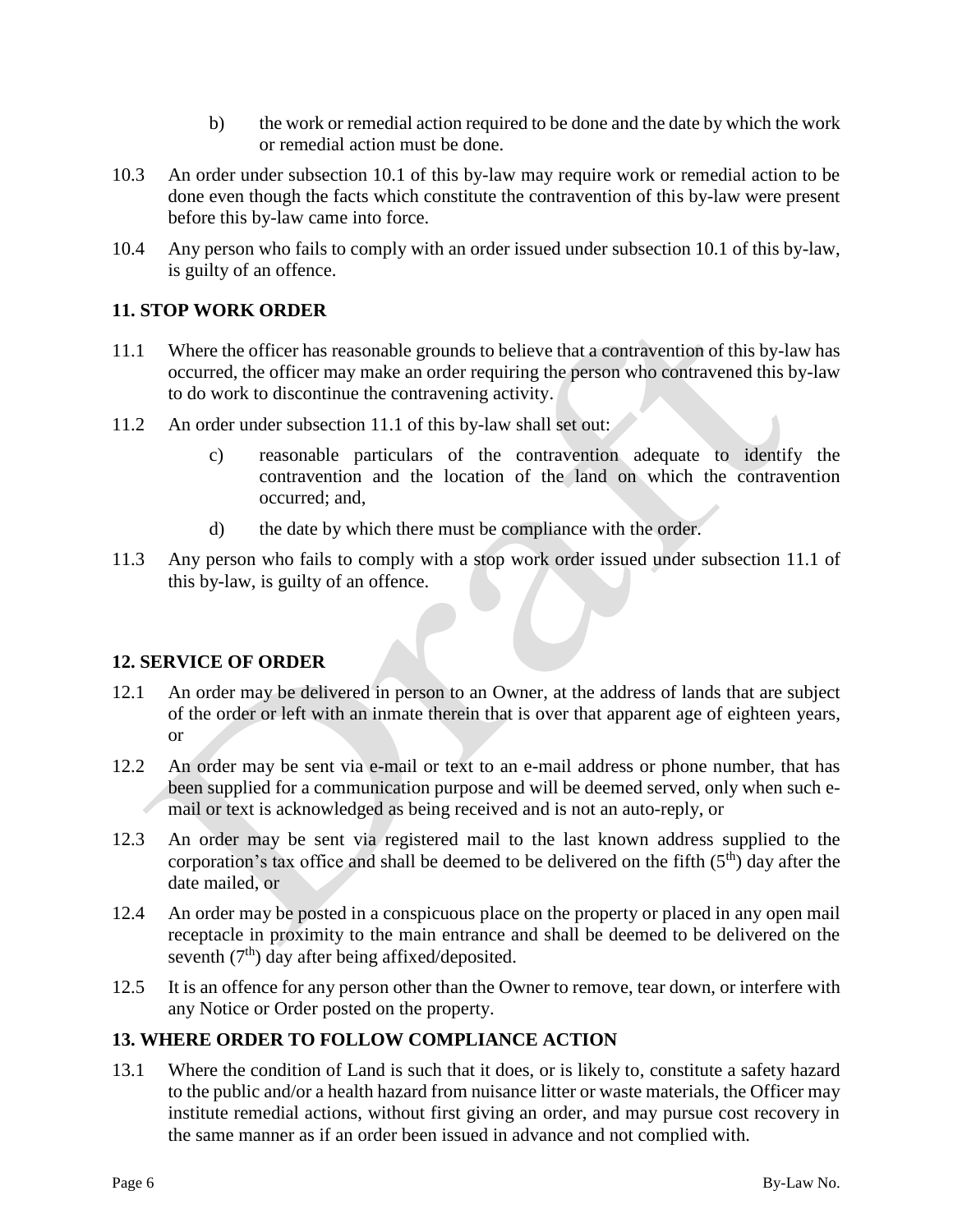13.2 Where remedial actions are carried out prior to an order being issued; the Officer shall at the earliest reasonable opportunity, issue and serve the order to the owner of property.

#### **14. INSPECTIONS / ENTRY POWER**

- 14.1 An Officer, in accordance with the powers of entry set out in subsection 435(1) and 436(1) of the Municipal Act 2001, may enter onto land at any reasonable time for the purpose of carrying out an inspection to determine whether or not compliance exists for:
	- a) any requirements of this by-law and/or the conditions of any permit issued thereunder.
	- b) any direction or order issued by the municipality, under this by-law.
	- c) any court order, issued pursuant to subsection 431 of the Municipal Act 2001

14.2 An Officer conducting an inspection authorized in subsection 14.1, for the purposes of that inspection may do the following:

a) require the production for inspection of documents or things relevant to the inspection;

b) inspect and remove documents or things relevant to the inspection for the purposes of making copies or extracts;

c) require information from any person concerning a matter related to the inspection; and

d) alone or in conjunction with a person possessing special or expert knowledge, make examinations or take tests, samples, or photographs necessary for the purposes of the inspection.

#### **15. OBSTRUCTION PROHIBITED**

- 15.1 No person, including the Owner, shall impede, interfere, or obstruct an Officer in the execution of their duties and the inspection of property required under subsection 14, by doing any act or refusing an Officer direction, including any request for access to enter and inspect any property or structure thereon, except those actual areas used as a dwelling unit.
- 15.2 No person, including the Owner, shall obstruct an Officer by providing any false or misleading information.
- 15.3 It is an Offence for any person to obstruct an Officer in the discharge of their duties

#### **16. PENALTIES**

- 16.1 Any person who fails to comply with any requirement of this By-law is guilty of an offence, and shall upon conviction be liable to a penalty as set out in section 61 of the Provincial Offences Act, R.S.O. 1990, c. P.33, as amended from time to time, or any successor thereof.
- 16.2 Any person who contravenes a provision of this By-law is also subject to s system of fines set out in section 429 of the Municipal Act, 2001, any and all contraventions of this by-law are designated as continuing offences for each day they continue.
- 16.3 Every person, who is convicted of an offence is liable to a minimum fine of three hundred dollars (\$300.00) and a maximum fine of five thousand dollars (\$5,000.00) for the first offence and a maximum fine of ten thousand dollars (\$10,000.00) for any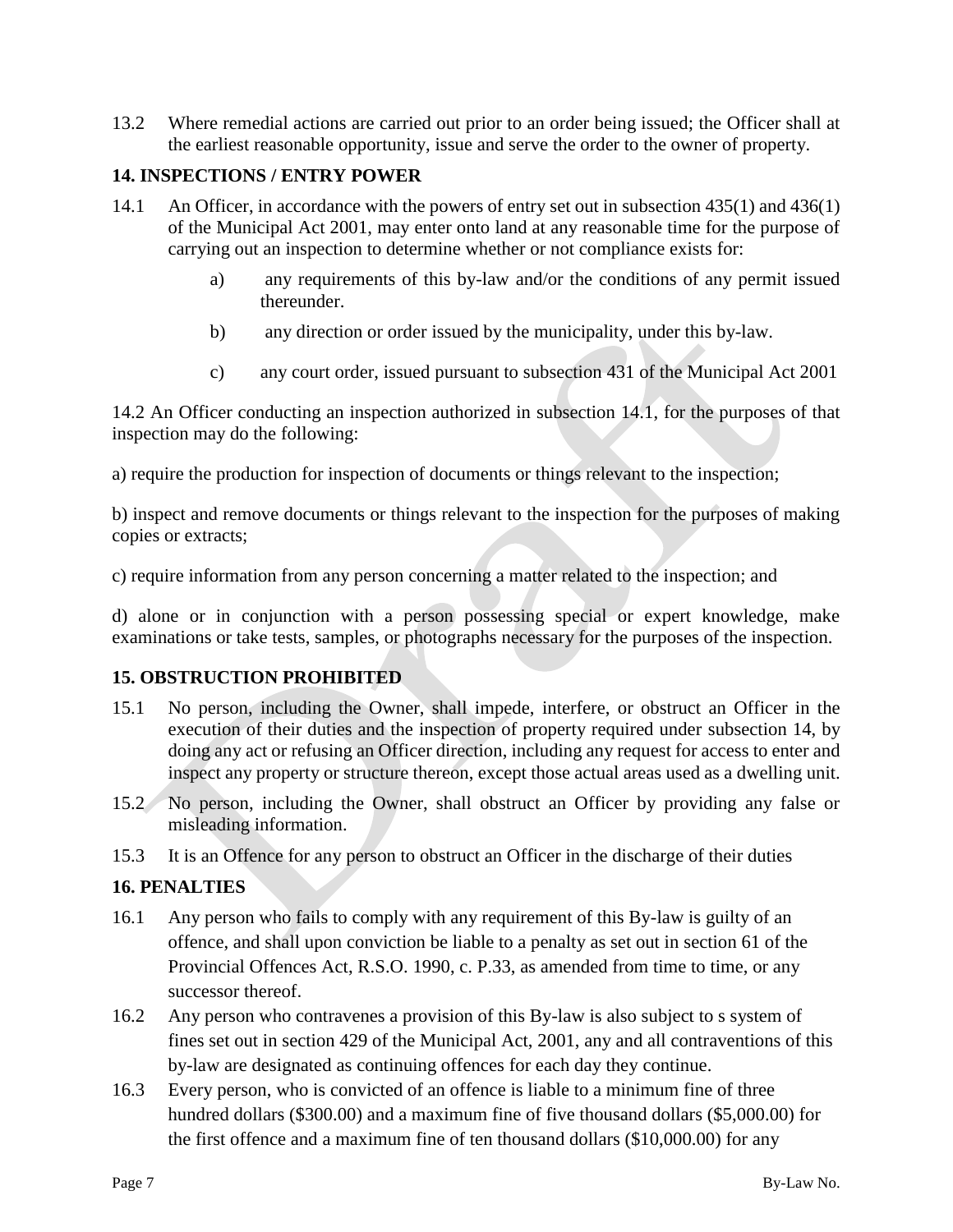subsequent conviction under the By-law, to the maximum prescribed in the Municipal Act 2001.

- 16.4 In addition to the fine amounts set out in subsection 16.1 and 16.3, for each day or part of a day that an offence continues, the minimum fine shall be three hundred dollars (\$300) per day or part day for the first conviction, but the total of all daily fines, shall not exceed five thousand dollars (\$5,000) for the first conviction, where the convictions are registered to a person, that is not a corporation.
- 16.5 Where a corporation is convicted of a second and subsequent conviction, the minimum fine shall not be less than five thousand dollars (\$5,000) for each subsequent conviction to a maximum fine of one hundred thousand dollars (\$100,000).
- 16.6 In addition to any monetary penalty any court of competent jurisdiction may, pursuant to section 431 of the Municipal Act, issue an order prohibiting the continuation or repetition of the offence by the person convicted.

# **17. REMEDIAL ACTION**

- 18.1 If a person fails to do a matter or thing as directed or required by this By-law, including to comply with an order under this By-law, the City may, in default of it being done by the person directed or required to do it, do the matter or thing at the person(s) expense. The City may recover the costs of doing a matter or thing from the person directed or required to do it by action or by adding the costs to the tax roll for the property and collecting them in the same manner as property taxes.
- 18.2 The costs outlined in subsection 18.1 of this By-law shall include any fees and charges imposed by the City in accordance with this By-law, in relation to the matters identified in subsection 18.1.
- 18.3 The amount of the costs, including interest, constitutes a lien on the land upon the registration in the proper land registry office of a notice of lien. The lien is in respect of all costs that are payable at the time the notice is registered plus interest accrued to the date the payment is made. Upon receiving payment of all costs payable plus interest accrued to the date of payment, the City shall register a discharge of the lien in the proper land registry office.

#### **18. EXEMPTIONS**

- 18.1 Nothing in this by-law shall affect:
	- a) Any right or duty of the City with respect to any highway right of way; or

b) The application and enforcement of the Weed Control Act with respect to noxious weeds growing on land, including within a natural garden.

#### **19. GENERAL PROVISIONS**

19.1 In the event of any conflict between this By-law and any other by-law of the City, the more restrictive shall prevail unless the context requires otherwise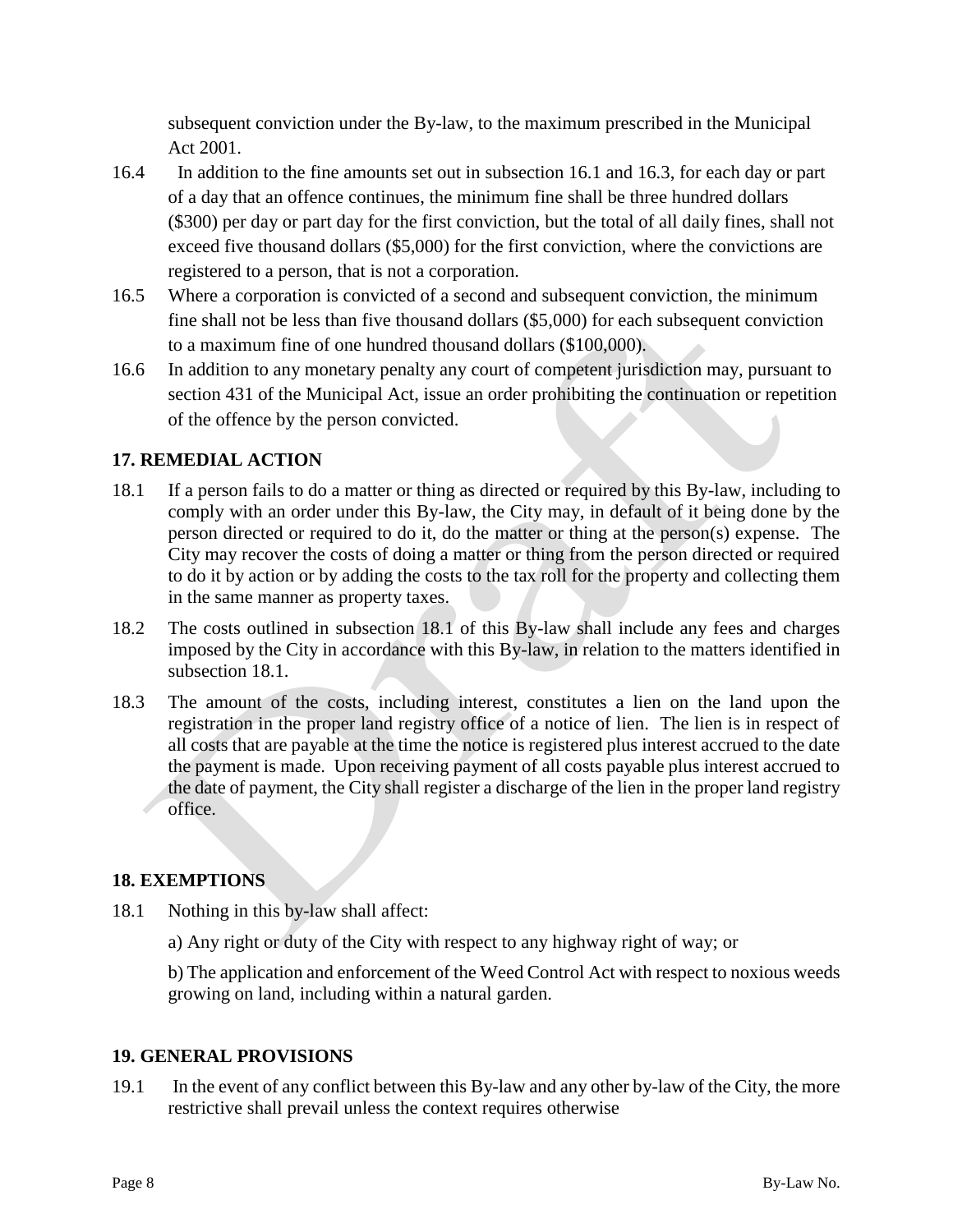- 19.2 Should any provision of this By-law be declared invalid by a court of competent jurisdiction, the same shall not affect the validity of the By-law as a whole or any part thereof, other than the part which was declared to be invalid.
- 19.3 By-law 068-2008, and any amendments thereto, is hereby repealed.
- 19.4 Despite subsections 19.3 and 19.5 of this By-law, after the passage of this By-law, By-law 068-2008 shall remain in effect for the purposes of concluding any legal and/or court processes that commenced under its provisions that had not been concluded upon enactment of this By-law.
- 19.5 This By-law shall come into force and take effect upon final passing thereof.

Enacted and passed this xxx day of XXX, A.D. 2022 as witnessed by the Seal of the Corporation and the hands of its proper Officers.

Mayor

City Clerk